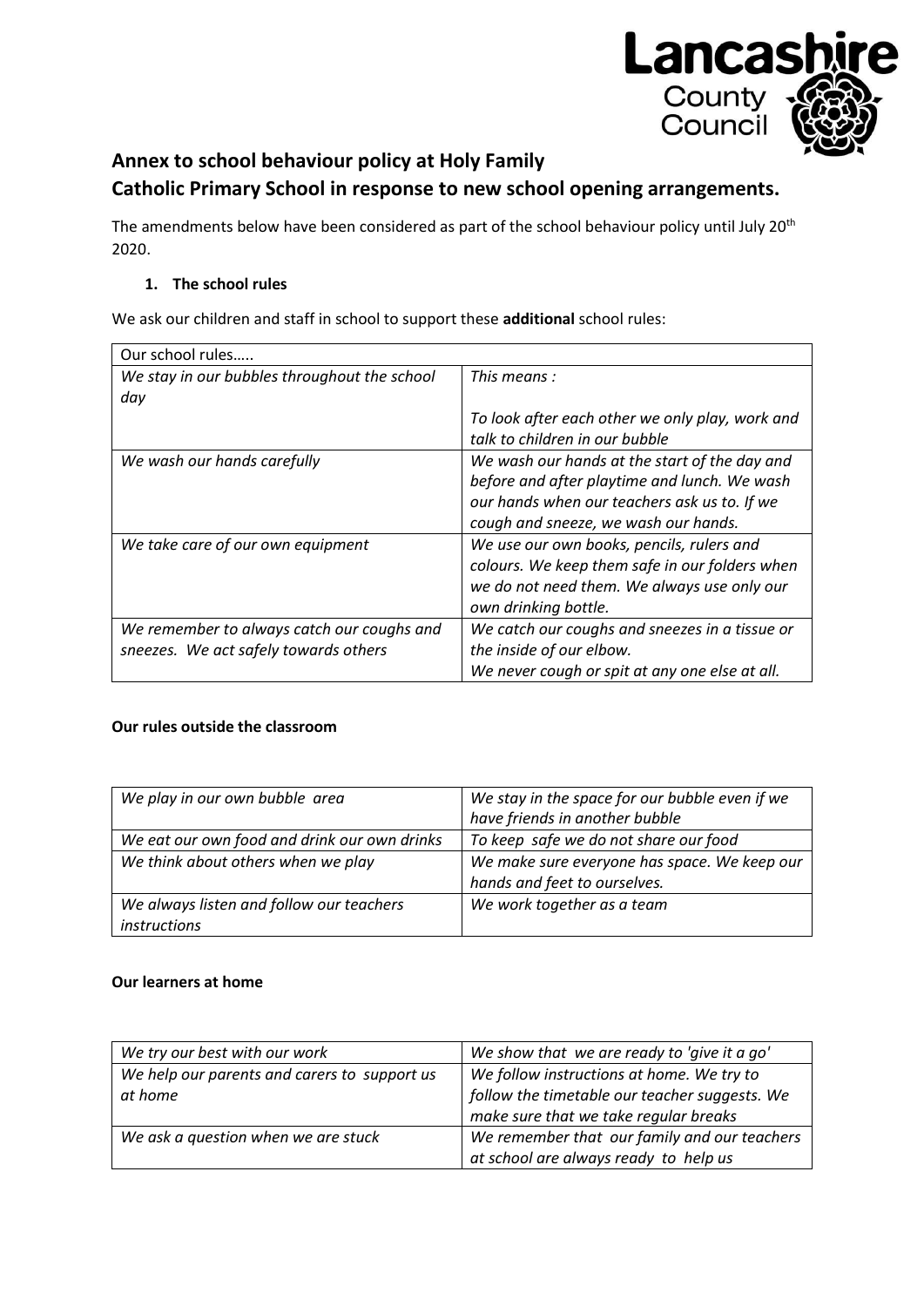

**Lancash** 

County Council

#### **2. Our school routines**

| When we:             | We:                                       |
|----------------------|-------------------------------------------|
| arrive at school     | Have our temperature taken                |
| enter school         | By ourselves maintaining 2m distance from |
|                      | others                                    |
| leave school         | By ourselves maintaining 2m distance from |
|                      | others                                    |
| go out to play       | Stay in our bubble in the correct area    |
| go for our lunch     | Stay in our bubble in the correct area    |
| enter our classroom  | Individually and quietly                  |
| use school equipment | Use our own equipment only                |

#### **3. Our school sanctions**

Our usual school sanctions apply when children in school do not follow our school rules.

*We will always use a restorative approach to dealing with poor behaviour. This will apply particularly in cases were the rules that are broken relate to safety in school. We will ask children to reflect on the consequences of their behaviour choices. Our restorative questions are:*

- *What happened?*
- *What were you thinking of at the time?*
- *What have you thought about since?*
- *Who has been affected by what you have done?*
- *In what way have they been affected?*
- *What do you think you need to do to make things right?*

#### **Our school rewards**

Our usual school rewards will apply.

*In addition, we will award Star Awards on a weekly basis to those children who have shown great effort and have demonstrated behaviours in line with our school mission statement.*

# **4. Pupil Support**

We understand that this is a difficult time for children and we will provide support for our children to settle back into school. This will include: